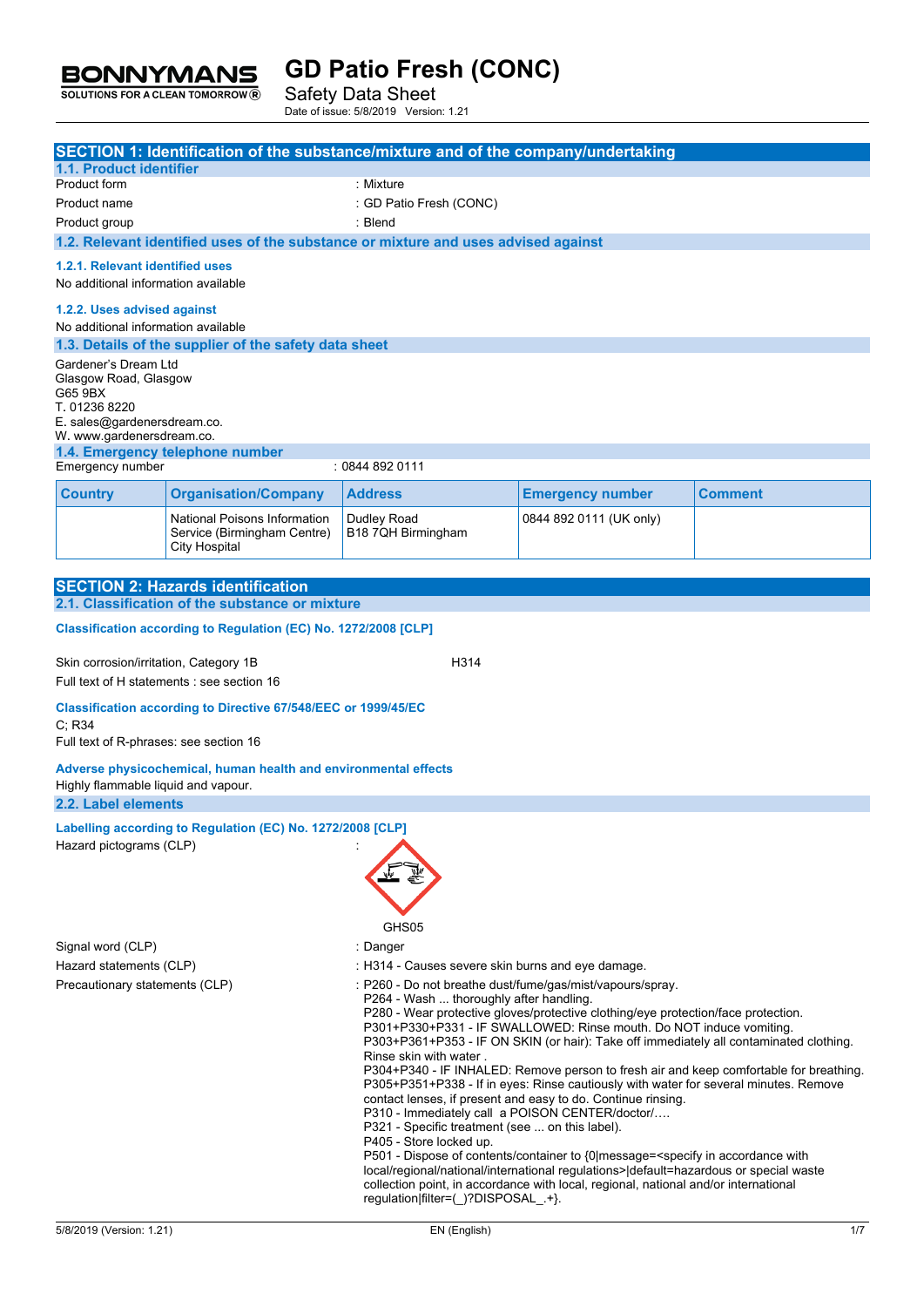Safety Data Sheet

#### **2.3. Other hazards**

No additional information available

## **SECTION 3: Composition/information on ingredients**

**3.1. Substances**

## Not applicable

## **3.2. Mixture**

| <b>Name</b>                                       | <b>Product identifier</b>                                                                              | $\frac{0}{0}$   | <b>Classification according</b><br>to Directive 67/548/EEC | <b>Classification</b><br>according to<br><b>Regulation (EC) No.</b><br>1272/2008 [CLP] |
|---------------------------------------------------|--------------------------------------------------------------------------------------------------------|-----------------|------------------------------------------------------------|----------------------------------------------------------------------------------------|
| Alkyl(C12-<br>16) dimethylbenzylammonium chloride | (CAS No) 68424-85-1<br>(EC no) 270-325-2                                                               | $8 - 12$        | Xn; R21/22<br>C: R34<br>N: R50                             | Not classified                                                                         |
| Isopropanol                                       | (CAS No) 67-63-0<br>(EC no) 200-661-7<br>(EC index no) 603-117-00-0<br>(REACH-no) 01-2119457558-<br>25 | $0.036 - 0.465$ | F: R11<br>Xi: R36<br>R <sub>67</sub>                       | Flam. Lig. 2, H225<br>Eye Irrit. 2, H319<br>STOT SE 3. H336                            |

Full text of R- and H-phrases: see section 16

| <b>SECTION 4: First aid measures</b>                                            |                                                                                        |  |
|---------------------------------------------------------------------------------|----------------------------------------------------------------------------------------|--|
| 4.1. Description of first aid measures                                          |                                                                                        |  |
| First-aid measures after inhalation                                             | : Remove person to fresh air and keep comfortable for breathing.                       |  |
| First-aid measures after skin contact                                           | : Rinse skin with water/shower. Remove/Take off immediately all contaminated clothing. |  |
| First-aid measures after eye contact                                            | : Rinse eyes with water as a precaution.                                               |  |
| 4.2. Most important symptoms and effects, both acute and delayed                |                                                                                        |  |
| No additional information available                                             |                                                                                        |  |
| 4.3. Indication of any immediate medical attention and special treatment needed |                                                                                        |  |
| Treat symptomatically.                                                          |                                                                                        |  |
|                                                                                 |                                                                                        |  |

| <b>SECTION 5: Firefighting measures</b>                    |                                                                                                                                             |  |  |
|------------------------------------------------------------|---------------------------------------------------------------------------------------------------------------------------------------------|--|--|
| 5.1. Extinguishing media                                   |                                                                                                                                             |  |  |
| Suitable extinguishing media                               | : Water spray. Dry powder. Foam. Carbon dioxide.                                                                                            |  |  |
| 5.2. Special hazards arising from the substance or mixture |                                                                                                                                             |  |  |
| Fire hazard                                                | : Highly flammable liquid and vapour.                                                                                                       |  |  |
| Hazardous decomposition products in case of fire           | : Toxic fumes may be released.                                                                                                              |  |  |
| 5.3. Advice for firefighters                               |                                                                                                                                             |  |  |
| Protection during firefighting                             | : Do not attempt to take action without suitable protective equipment. Self-contained<br>breathing apparatus. Complete protective clothing. |  |  |

| <b>SECTION 6: Accidental release measures</b>                            |                                                                                                                                                                |  |
|--------------------------------------------------------------------------|----------------------------------------------------------------------------------------------------------------------------------------------------------------|--|
| 6.1. Personal precautions, protective equipment and emergency procedures |                                                                                                                                                                |  |
| 6.1.1. For non-emergency personnel<br>Emergency procedures               | : Ventilate spillage area. No open flames, no sparks, and no smoking.                                                                                          |  |
| 6.1.2. For emergency responders                                          |                                                                                                                                                                |  |
| Protective equipment                                                     | : Do not attempt to take action without suitable protective equipment. For further information<br>refer to section 8: "Exposure controls/personal protection". |  |
| <b>6.2. Environmental precautions</b>                                    |                                                                                                                                                                |  |
| Avoid release to the environment.                                        |                                                                                                                                                                |  |
| 6.3. Methods and material for containment and cleaning up                |                                                                                                                                                                |  |
| Methods for cleaning up                                                  | : Take up liquid spill into absorbent material. Notify authorities if product enters sewers or<br>public waters.                                               |  |
| Other information                                                        | : Dispose of materials or solid residues at an authorized site.                                                                                                |  |
| 6.4. Reference to other sections                                         |                                                                                                                                                                |  |

For further information refer to section 13.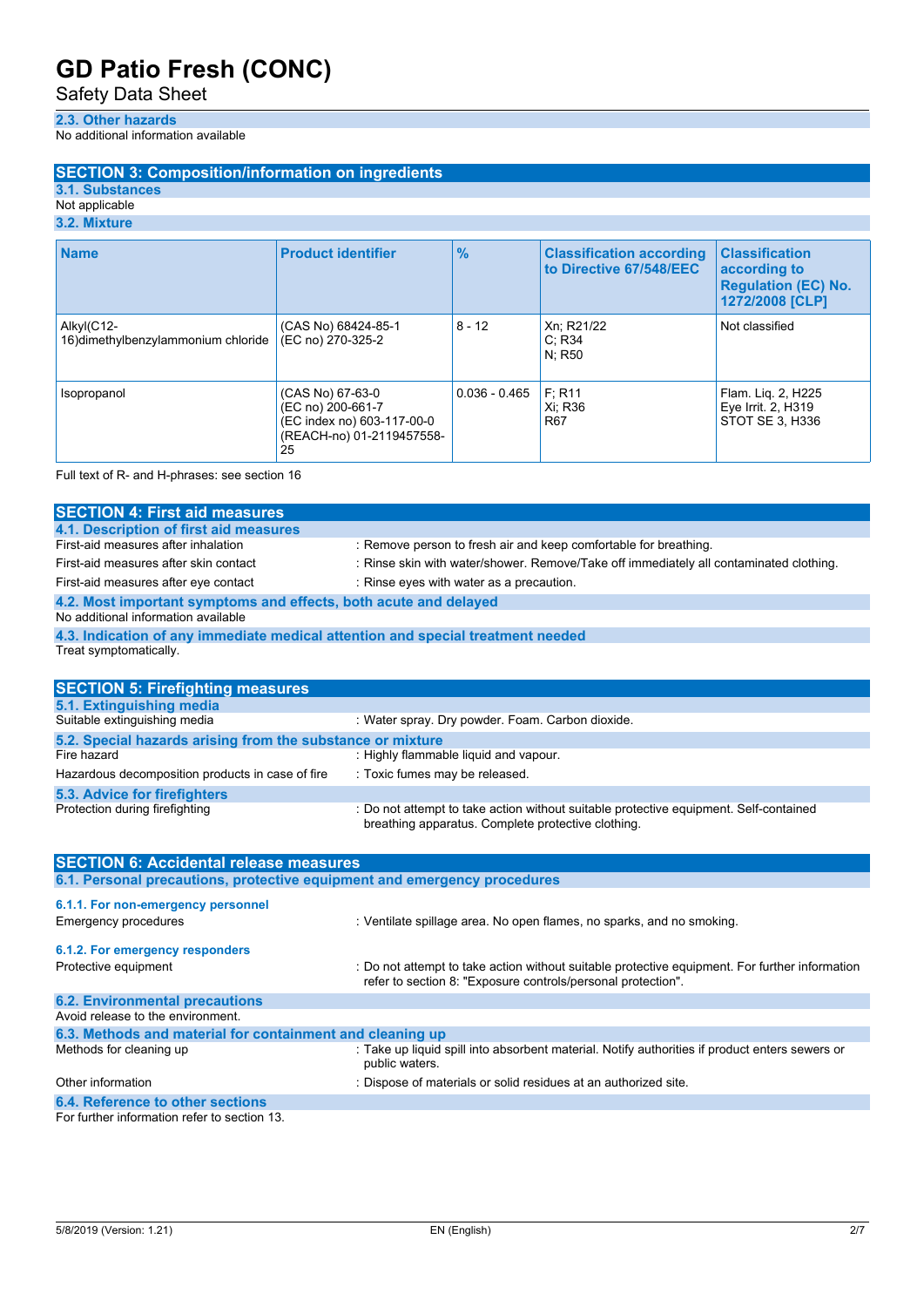Safety Data Sheet

| <b>SECTION 7: Handling and storage</b>                            |                                                                                                                                                                                                                                                                                                                                                                                                                   |  |
|-------------------------------------------------------------------|-------------------------------------------------------------------------------------------------------------------------------------------------------------------------------------------------------------------------------------------------------------------------------------------------------------------------------------------------------------------------------------------------------------------|--|
| 7.1. Precautions for safe handling                                |                                                                                                                                                                                                                                                                                                                                                                                                                   |  |
| Precautions for safe handling                                     | : Ensure good ventilation of the work station. Keep away from heat, hot surfaces, sparks,<br>open flames and other ignition sources. No smoking. Ground/bond container and receiving<br>equipment. Use only non-sparking tools. Take precautionary measures against static<br>discharge. Flammable vapours may accumulate in the container. Use explosion-proof<br>equipment. Wear personal protective equipment. |  |
| Hygiene measures                                                  | : Do not eat, drink or smoke when using this product. Always wash hands after handling the<br>product.                                                                                                                                                                                                                                                                                                            |  |
| 7.2. Conditions for safe storage, including any incompatibilities |                                                                                                                                                                                                                                                                                                                                                                                                                   |  |
| Technical measures                                                | : Ground/bond container and receiving equipment.                                                                                                                                                                                                                                                                                                                                                                  |  |
| Storage conditions                                                | : Store in a well-ventilated place. Keep cool. Keep container tightly closed.                                                                                                                                                                                                                                                                                                                                     |  |
| 7.3. Specific end use(s)                                          |                                                                                                                                                                                                                                                                                                                                                                                                                   |  |

No additional information available

| <b>SECTION 8: Exposure controls/personal protection</b> |                                         |                                  |
|---------------------------------------------------------|-----------------------------------------|----------------------------------|
| <b>8.1. Control parameters</b>                          |                                         |                                  |
| Isopropanol (67-63-0)                                   |                                         |                                  |
| EU                                                      | IOELV TWA (mg/m <sup>3</sup> )          | 999 mg/m <sup>3</sup> (8 hours)  |
| EU                                                      | IOELV TWA (ppm)                         | 400 ppm (8 hours)                |
| EU                                                      | IOELV STEL (mg/m <sup>3</sup> )         | 1250 mg/m <sup>3</sup> (15 mins) |
| EU                                                      | IOELV STEL (ppm)                        | 500 ppm (15 mins)                |
| Germany                                                 | TRGS 910 Acceptance concentration notes |                                  |
| 8.2 Exposure controls                                   |                                         |                                  |

## **8.2. Exposure controls**

# **Appropriate engineering controls:**

Ensure good ventilation of the work station.

| Hand protection:                                                         |
|--------------------------------------------------------------------------|
| Protective gloves                                                        |
| Eye protection:                                                          |
| Safety glasses                                                           |
| Skin and body protection:                                                |
| Wear suitable protective clothing                                        |
| <b>Respiratory protection:</b>                                           |
| In case of insufficient ventilation, wear suitable respiratory equipment |

## **Environmental exposure controls:**

Avoid release to the environment.

| <b>SECTION 9: Physical and chemical properties</b>         |                      |  |  |
|------------------------------------------------------------|----------------------|--|--|
| 9.1. Information on basic physical and chemical properties |                      |  |  |
| Physical state                                             | : Liquid             |  |  |
| Appearance                                                 | : Light Blue Liquid. |  |  |
| Colour                                                     | : Blue.              |  |  |
| Odour                                                      | : Detergent Like.    |  |  |
| Odour threshold                                            | : No data available  |  |  |
| рH                                                         | $: 6 - 9$            |  |  |
| Relative evaporation rate (butylacetate=1)                 | : No data available  |  |  |
| Melting point                                              | : Not applicable     |  |  |
| Freezing point                                             | : No data available  |  |  |
| Boiling point                                              | : 107 °C             |  |  |
| Flash point                                                | : > 100 $^{\circ}$ C |  |  |
| Self ignition temperature                                  | : No data available  |  |  |
| Decomposition temperature                                  | : No data available  |  |  |
| Flammability (solid, gas)                                  | : Not applicable     |  |  |
| Vapour pressure                                            | $:$ > 29 mbar        |  |  |
| Relative vapour density at 20 °C                           | $: 0.995 - 0.997$    |  |  |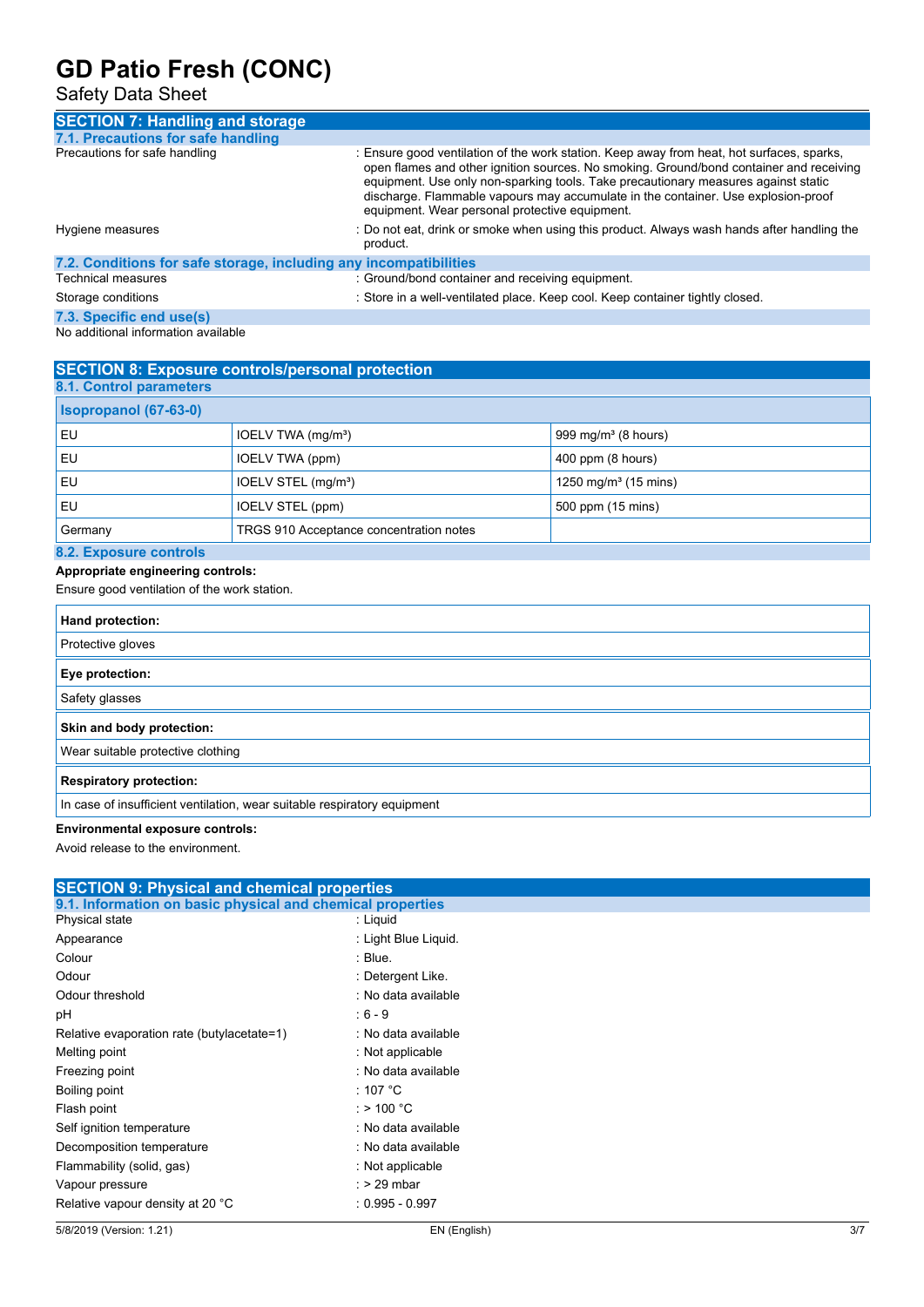## Safety Data Sheet

| Relative density        | : No data available |  |
|-------------------------|---------------------|--|
| Density                 | : 1.01 g/l          |  |
| Solubility              | : Soluble.          |  |
| Log Pow                 | : No data available |  |
| Viscosity, kinematic    | : No data available |  |
| Viscosity, dynamic      | : No data available |  |
| Explosive properties    | : No data available |  |
| Oxidising properties    | : No data available |  |
| <b>Explosive limits</b> | : No data available |  |
| 9.2. Other information  |                     |  |

No additional information available

| <b>SECTION 10: Stability and reactivity</b>                                                     |
|-------------------------------------------------------------------------------------------------|
| <b>10.1. Reactivity</b>                                                                         |
| Highly flammable liquid and vapour.                                                             |
| <b>10.2. Chemical stability</b>                                                                 |
| Stable under normal conditions.                                                                 |
| 10.3. Possibility of hazardous reactions                                                        |
| No dangerous reactions known under normal conditions of use.                                    |
| 10.4. Conditions to avoid                                                                       |
| Avoid contact with hot surfaces. Heat. No flames, no sparks. Eliminate all sources of ignition. |
| 10.5. Incompatible materials                                                                    |
| No additional information available                                                             |
| 10.6. Hazardous decomposition products                                                          |
| No additional information available                                                             |

| <b>SECTION 11: Toxicological information</b>       |                                            |
|----------------------------------------------------|--------------------------------------------|
| 11.1. Information on toxicological effects         |                                            |
| Acute toxicity (oral)                              | : Not classified                           |
| Acute toxicity (dermal)                            | : Not classified                           |
| Acute toxicity (inhalation)                        | : Not classified                           |
| Isopropanol (67-63-0)                              |                                            |
| LD50 oral rat                                      | 4700 mg/kg                                 |
| LD50 oral                                          | $\geq$ 2000 mg/kg (rabbit)                 |
| LC50 inhalation rat (mg/l)                         | 46.5 mg/l/4h                               |
| Skin corrosion/irritation                          | : Causes severe skin burns and eye damage. |
|                                                    | pH: 6 - 9                                  |
| Serious eye damage/irritation                      | : Eye damage, category 1, implicit         |
|                                                    | pH: 6 - 9                                  |
| Respiratory or skin sensitisation                  | : Not classified                           |
| Germ cell mutagenicity                             | : Not classified                           |
| Carcinogenicity                                    | : Not classified                           |
| Reproductive toxicity                              | : Not classified                           |
| Specific target organ toxicity (single exposure)   | : Not classified                           |
| Specific target organ toxicity (repeated exposure) | : Not classified                           |
| Aspiration hazard                                  | : Not classified                           |

| <b>SECTION 12: Ecological information</b> |                                                                                                                            |
|-------------------------------------------|----------------------------------------------------------------------------------------------------------------------------|
| 12.1. Toxicity                            |                                                                                                                            |
| Ecology - general                         | : The product is not considered harmful to aquatic organisms nor to cause long-term<br>adverse effects in the environment. |
| Aquatic acute                             | : Not classified                                                                                                           |
| Aquatic chronic                           | : Not classified                                                                                                           |
| Isopropanol (67-63-0)                     |                                                                                                                            |
| LC50 fishes 1                             | $\geq$ 100 mg/l (48 hours)                                                                                                 |
| LC50 other aquatic organisms 2            | $\geq$ 100 mg/l (Algae, 72 hours)                                                                                          |
| EC50 Daphnia 1                            | $\geq$ 100 mg/l (48 hours)                                                                                                 |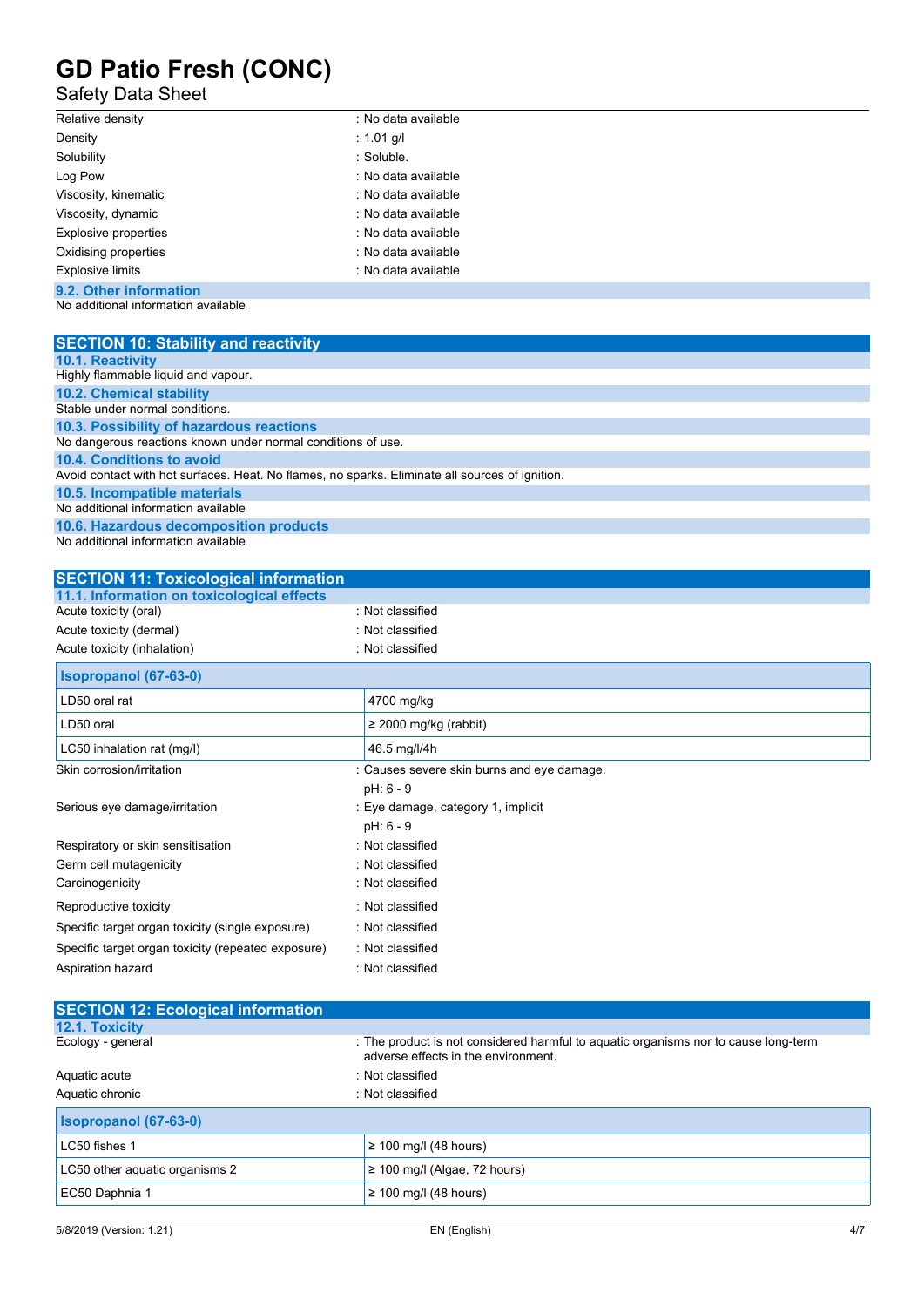| <b>UD PAIIO FIESII (UUNU)</b><br><b>Safety Data Sheet</b>     |                                                                             |
|---------------------------------------------------------------|-----------------------------------------------------------------------------|
| 12.2. Persistence and degradability                           |                                                                             |
| Isopropanol (67-63-0)                                         |                                                                             |
| Persistence and degradability                                 | Biodegradable.                                                              |
| 12.3. Bioaccumulative potential                               |                                                                             |
| <b>Isopropanol (67-63-0)</b>                                  |                                                                             |
| Bioaccumulative potential                                     | The product does not contain any substances expected to be bioaccumulating. |
| 12.4. Mobility in soil<br>No additional information available |                                                                             |
| 12.5. Results of PBT and vPvB assessment                      |                                                                             |
| No additional information available                           |                                                                             |
| 12.6. Other adverse effects                                   |                                                                             |
| No additional information available                           |                                                                             |
| <b>SECTION 13: Disposal considerations</b>                    |                                                                             |
| 13.1. Waste treatment methods                                 |                                                                             |
| Additional information                                        | : Flammable vapours may accumulate in the container.                        |
| <b>SECTION 14: Transport information</b>                      |                                                                             |
| In accordance with ADR / RID / IMDG / IATA                    |                                                                             |
| 14.1. UN number                                               |                                                                             |
| UN-No. (ADR)                                                  | : Not regulated                                                             |
| UN-No. (IMDG)                                                 | : Not regulated                                                             |
| UN-No.(IATA)<br>UN-No.(ADN)                                   | : Not regulated<br>: Not regulated                                          |
| UN-No. (RID)                                                  | : Not regulated                                                             |
| 14.2. UN proper shipping name                                 |                                                                             |
| Proper Shipping Name (ADR)                                    | : Not regulated                                                             |
| Proper Shipping Name (IMDG)                                   | : Not regulated                                                             |
| Proper Shipping Name (IATA)                                   | : Not regulated                                                             |
| Proper Shipping Name (ADN)                                    | : Not regulated                                                             |
| Proper Shipping Name (RID)                                    | : Not regulated                                                             |
| 14.3. Transport hazard class(es)                              |                                                                             |
| <b>ADR</b>                                                    |                                                                             |
| Transport hazard class(es) (ADR)                              | : Not regulated                                                             |
| <b>IMDG</b>                                                   |                                                                             |
| Transport hazard class(es) (IMDG)                             | : Not regulated                                                             |
| <b>IATA</b>                                                   |                                                                             |
| Transport hazard class(es) (IATA)                             | : Not regulated                                                             |
| ADN                                                           |                                                                             |
| Transport hazard class(es) (ADN)                              | : Not regulated                                                             |
| <b>RID</b>                                                    |                                                                             |
| Transport hazard class(es) (RID)                              | : Not regulated                                                             |

**Overland transport** Not regulated **Transport by sea**

**14.4. Packing group**

**14.5. Environmental hazards**

**14.6. Special precautions for user**

Packing group (ADR) **in the case of the contract of the contract of the contract of the contract of the contract o** Packing group (IMDG) **interest and all analytic sets** : Not regulated Packing group (IATA) **interest and all analytic setting** and all and setting  $\mathbf{Q}$  in  $\mathbf{Q}$  . Not regulated Packing group (ADN) **in the case of the case of the case of the case of the case of the case of the case of the case of the case of the case of the case of the case of the case of the case of the case of the case of the ca** Packing group (RID) **interest and the Contract Contract Contract Contract Contract Contract Contract Contract Contract Contract Contract Contract Contract Contract Contract Contract Contract Contract Contract Contract Cont** 

Other information **COLOGY COLOGY COLOGY COLOGY COLOGY COLOGY COLOGY COLOGY COLOGY COLOGY COLOGY COLOGY COLOGY COLOGY COLOGY COLOGY COLOGY COLOGY COLOGY COLOGY COLOGY COLOGY COLOG** 

Dangerous for the environment : No Marine pollutant : No

Not regulated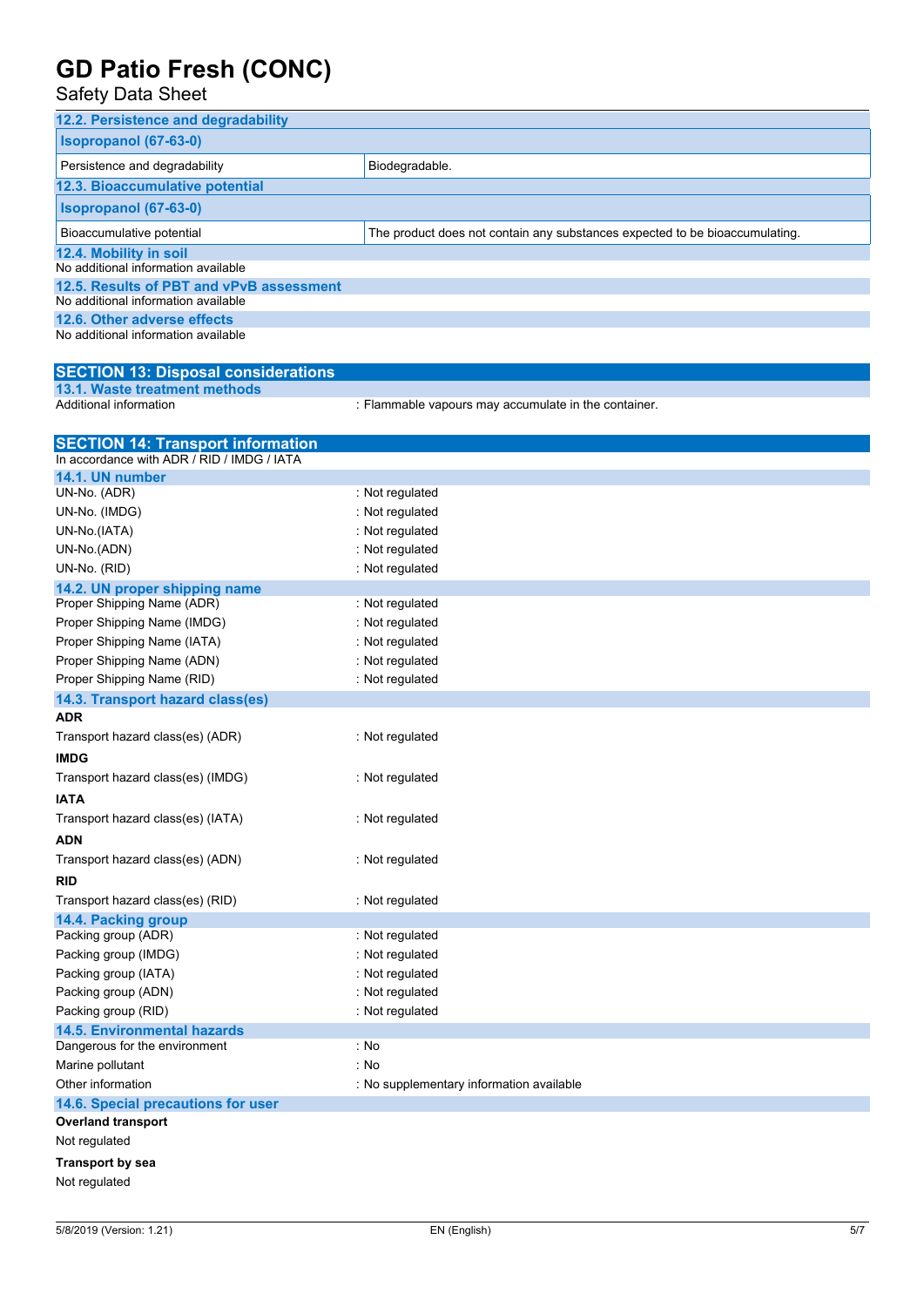Safety Data Sheet

## **Air transport**

Not regulated

**Inland waterway transport**

Not regulated

**Rail transport**

Not regulated

**14.7. Transport in bulk according to Annex II of MARPOL and the IBC Code** Not applicable

**SECTION 15: Regulatory information**

**15.1. Safety, health and environmental regulations/legislation specific for the substance or mixture**

#### **15.1.1. EU-Regulations**

| Authorisations and/or restrictions on use (Annex XVII):                                                                                                                                                                                                   |                                     |
|-----------------------------------------------------------------------------------------------------------------------------------------------------------------------------------------------------------------------------------------------------------|-------------------------------------|
| 3(b) Hazard classes 3.1 to 3.6, 3.7 adverse effects on sexual function<br>and fertility or on development, 3.8 effects other than narcotic effects,<br>3.9 and 3.10                                                                                       | GD Patio Fresh (CONC) - Isopropanol |
| 3(a) Hazard classes 2.1 to 2.4, 2.6 and 2.7, 2.8 types A and B, 2.9,<br>2.10, 2.12, 2.13 categories 1 and 2, 2.14 categories 1 and 2, 2.15 types<br>A to F                                                                                                | GD Patio Fresh (CONC) - Isopropanol |
| 3. Liquid substances or mixtures which are regarded as dangerous in<br>accordance with Directive 1999/45/EC or are fulfilling the criteria for any<br>of the following hazard classes or categories set out in Annex I to<br>Regulation (EC) No 1272/2008 | GD Patio Fresh (CONC) - Isopropanol |

Contains no REACH candidate substance

Contains no REACH Annex XIV substances.

Contains no substance subject to REGULATION (EU) No 649/2012 OF THE EUROPEAN PARLIAMENT AND OF THE COUNCIL of 4 July 2012 concerning the export and import of hazardous chemicals.

Substance(s) are not subject to Regulation (EC) No 850/2004 of the European Parliament and of the Council of 29 April 2004 on persistent organic pollutants and amending Directive 79/117/EEC.

#### **15.1.2. National regulations**

No additional information available

**15.2. Chemical safety assessment**

No chemical safety assessment has been carried out

## **SECTION 16: Other information**

| Full text of R-, H- and EUH-phrases:: |                                                                        |  |
|---------------------------------------|------------------------------------------------------------------------|--|
| Eye Irrit. 2                          | Serious eye damage/eye irritation, Category 2                          |  |
| Flam. Liq. 2                          | Flammable liquids, Category 2                                          |  |
| STOT SE3                              | Specific target organ toxicity — Single exposure, Category 3, Narcosis |  |
| H <sub>225</sub>                      | Highly flammable liquid and vapour                                     |  |
| H314                                  | Causes severe skin burns and eye damage                                |  |
| H319                                  | Causes serious eye irritation                                          |  |
| H336                                  | May cause drowsiness or dizziness                                      |  |
| R <sub>11</sub>                       | Highly flammable                                                       |  |
| R21/22                                | Harmful in contact with skin and if swallowed                          |  |
| <b>R34</b>                            | Causes burns                                                           |  |
| R36                                   | Irritating to eyes                                                     |  |
| <b>R50</b>                            | Very toxic to aquatic organisms                                        |  |
| <b>R67</b>                            | Vapours may cause drowsiness and dizziness                             |  |
| C                                     | Corrosive                                                              |  |
| F                                     | Highly flammable                                                       |  |
| N                                     | Dangerous for the environment                                          |  |